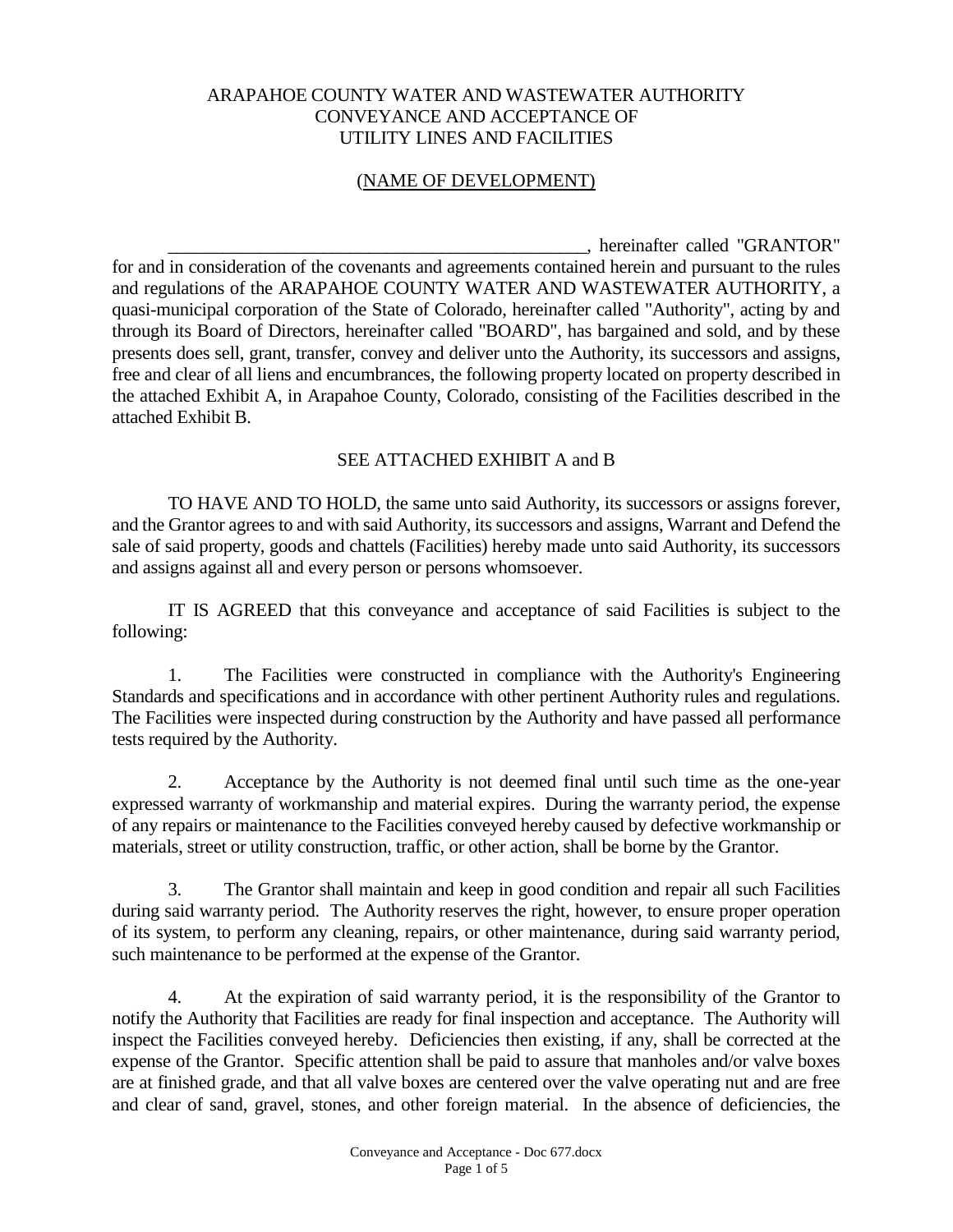Facilities will then be deemed finally accepted and the Authority will, from that day forward, operate and maintain said Facilities at the Authority's expense.

5. The date of this conveyance and acceptance by the Grantor of the conditions contained herein represents the beginning of the warranty period.

IN WITNESS WHEREOF, the Grantor has caused this conveyance and acceptance instrument to be executed by and attested to by duly authorized Officials, this \_\_\_\_ day of  $\frac{1}{20}$ .

|                                    | By: $\qquad \qquad$                                                                     |  |
|------------------------------------|-----------------------------------------------------------------------------------------|--|
|                                    | (Title)                                                                                 |  |
| STATE OF COLORADO<br>COUNTY OF     | SS.                                                                                     |  |
|                                    | The foregoing instrument was acknowledged before me this _____ day of __________, 20__, |  |
| Witness my hand and official seal. |                                                                                         |  |
|                                    | Notary Public                                                                           |  |
|                                    | My commission expires:                                                                  |  |
| [SEAL]                             |                                                                                         |  |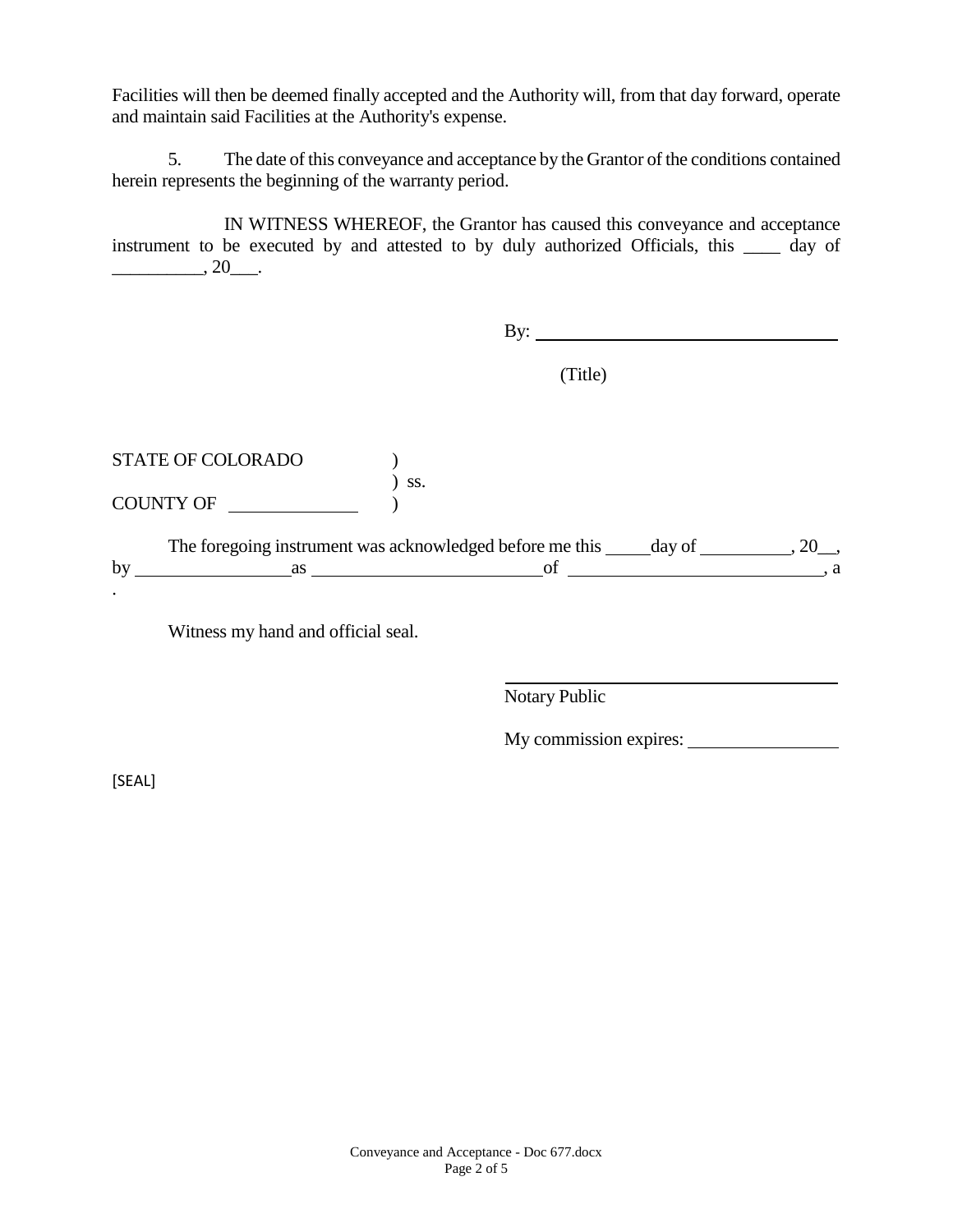#### **Approval of Final Construction and start of Probationary Period:**

Date:

Construction Inspection Supervisor

General Manager, Arapahoe County Water and Wastewater Authority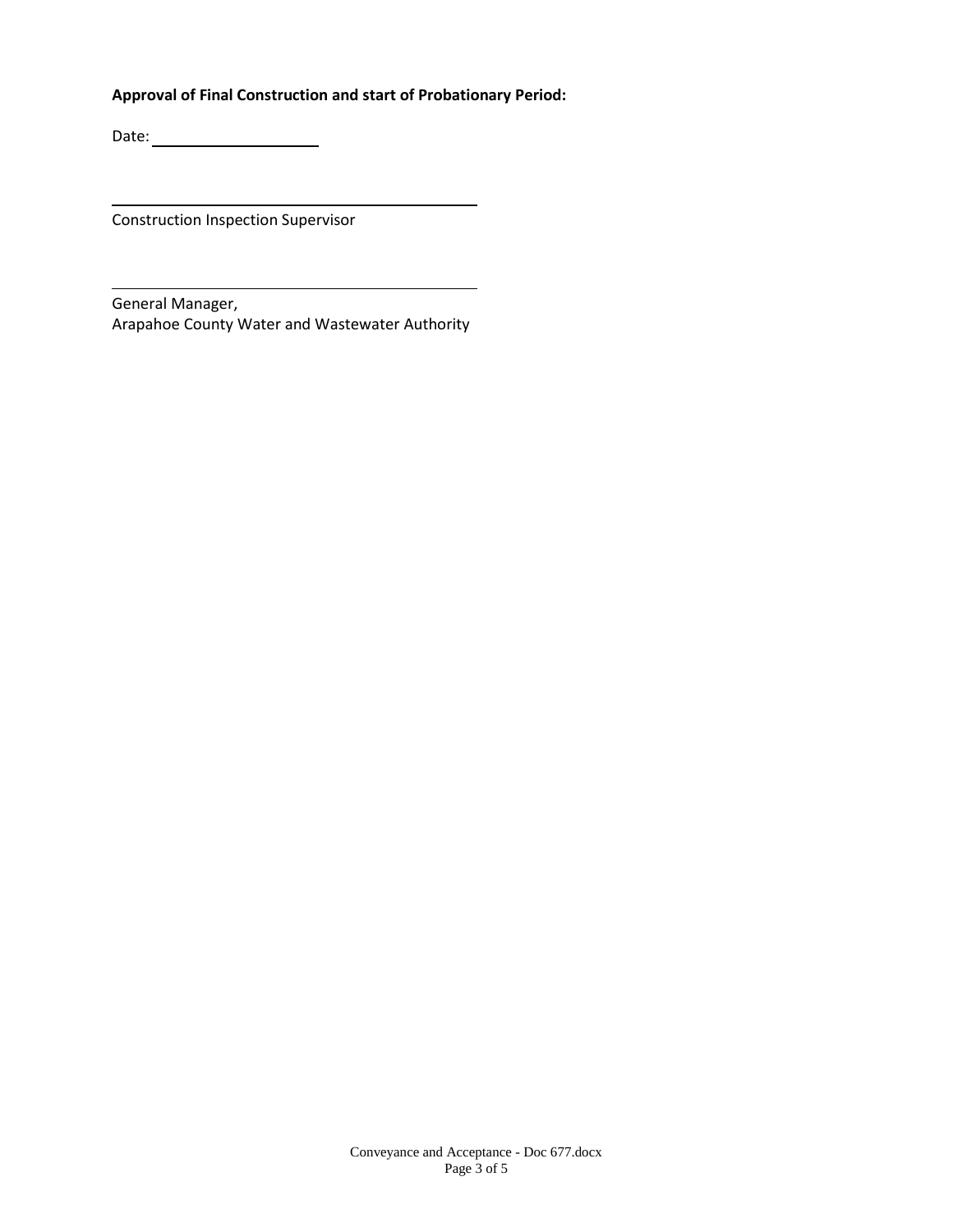## **EXHIBIT A**

(Location of Facilities)

| Location Information (as applicable):          |                  |
|------------------------------------------------|------------------|
| Lot #:                                         | $Block \#:$      |
|                                                |                  |
|                                                |                  |
| Easement(s) or Property Recording Information: |                  |
| Reception Number:                              |                  |
| In the real property records of                | County, Colorado |